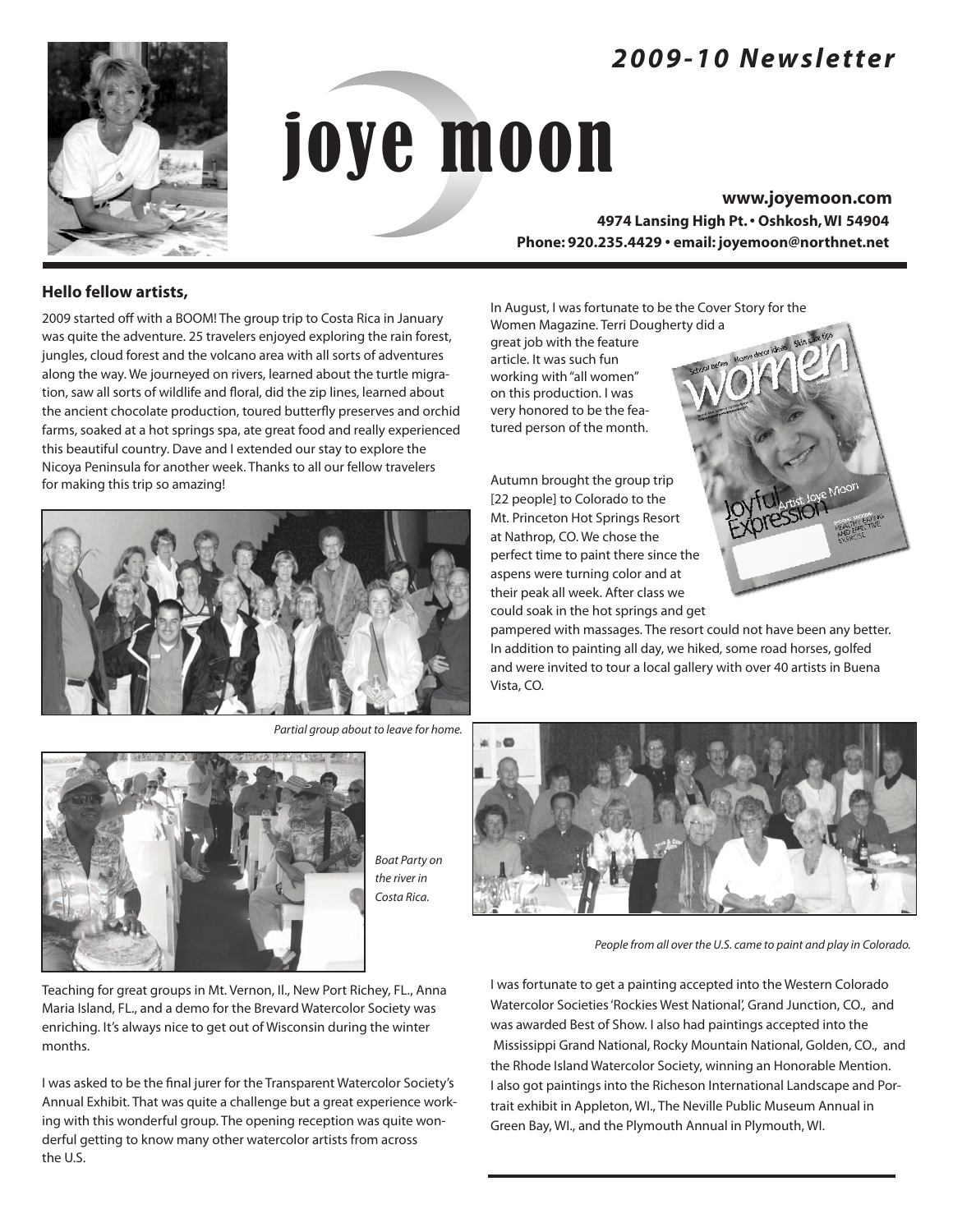## **Exhibit & Donation**

I was invited to have a One Woman Exhibit at the Oshkosh Public Library in August. There was a book signing and a watercolor demonstration that was open to the public. I donated a painting to



the Oshkosh Public Library for their permanent collection. Other book signings for my new book, "Ex-

ploring Textures in Watercolor" were conducted in New Port Richey, FL., Melbourne Beach, FL., and Milwaukee, WI.

### **Alumni Award**

In October, I was presented with the University of Wisconsin-Oshkosh Distinguished Alumni Award. It was quite a celebration with family and friends there for support. It was such an honor to be recognized for all the years of work, not only for my own artwork but for all the efforts to build a wonderful climate for art in our community.



*Distinguished Alumni Award*



*Dave and I at the Award Ceremony*

In November, Dave and I traveled to Italy to explore Rome and the Amalfi Coast. It was strange to be there without a group to look after.

## **On To 2010**

There are many wonderful workshops and trips planned for 2010. January will start our travels south and will kick off with a workshop in Marion, IL. The next workshop will take place at Moultrie, Georgia then onto New Port Richey and Anna Maria Island, Florida. March will take us to Phoenix, Arizona to teach a workshop for two new groups. The first will be at Pebble Creek in Goodyear, and another at Sun City West, both suburbs of Phoenix. Looking forward to meeting new students in Arizona. [Contact info inside this newsletter]

## **Adventure In Portugal**

April 16th., we will leave for our long awaited Adventure in Portugal! This group trip took me a solid year to plan all the amazing details. People have been signing up so contact Joye ASAP to join this tour. It's a full 14 nights at 4 and 5 star hotels throughout Portugal. Visit the famous Wine Lodge in Oporto, visit Unesco World Heritage sites, palaces, varied architecture from Romanesque, Baroque and Gothic. Visit tiny hilltop villages and sparkling beaches along seaside villages. Finish the tour with a visit to Lisbon by partaking in all that this amazing metropolitan city has to offer. Only \$2,800! Even the tipping is included. [A full itinerary is on my website at www.joyemoon.com and in this publication]



## **North Carolina**

September will take us to North Carolina to conduct two workshops. I will return to Davidson for a third time as well as present a workshop for a new group in Brevard. Both locations have great studio facilities and I can't wait to see this beautiful part of our country again. For the first time, Dave will be along to experience it with me.

## **New Travel Page**

I will be launching a new page on my website. It will be the TRAVEL PAGE. Check it out! You may see yourself on some of the photos from past trips. This page will also include upcoming trips so stay in touch with what's happening!

I hope you can join me at one of these locations for a workshop or travel with us to Portugal! 2010 will be exciting for sure. Dave and I will celebrate our 40th wedding anniversary on Ground Hog Day in February. That will make this year quite special for us!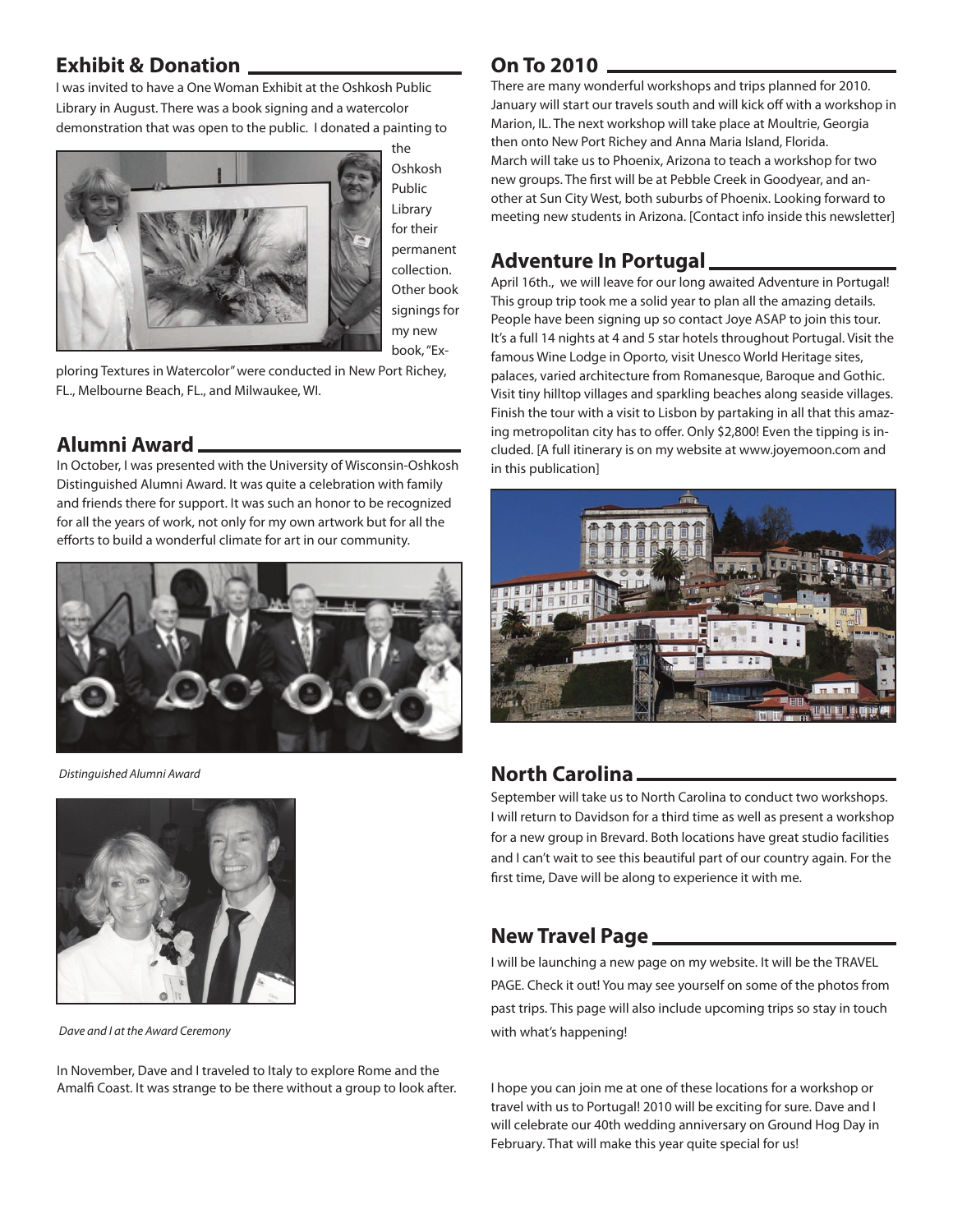#### *Workshop schedule:*

**January 15,16 & 17** Marion Art Center, Marion, IL Contact Kris at 618-993-5405

**January 21, 22 & 23** Colquitt County Arts Center, Moultrie, GA Contact Harvie Ann Cox at harvie60@hotmail.com or 229-985-4990

**February 5 DEMO** West Pasco Art Guild, New Port Richey, FL Contact 727-841-7732

**February 6 & 8 WORKSHOP** West Pasco Art Guild, New Port Richey, FL Contact 727-841-7732

**February 10 & 11** Anna Maria Island Art League, Anna Maria Island, FL. Contact Joyce at 941-778-2099

**March 13 WORKSHOP** Sun City West Art Club, Sun City West, Arizona Contact Val Anderson at 623-933-4924

**March 17 DEMO 7:00** Art League West Coyote Studio, Creative Arts Center Pebble Creek, Goodyear, Arizona Contact 623-547-1962

**March 18,19 & 20 WORKSHOP** Coyote Studio, Creative Arts Center Pebble Creek, Goodyear, Arizona Contact 623-547-1962

**April 16 to May 1, 2010** ADVENTURE TO PORTUGAL [see details in this publication]

#### **May 24 DEMO 7:00** Green Bay Arts Colony

Ashwaubenon Historic Museum, Green Bay, WI

**June 22-27** 3 Day Workshop Ft. Collins, Colorado Exact dates and contact person will be announced on www.joyemoon.com

**Sept 8, 9 & 10** Cornelious Arts Center, Davidson, NC. Contact Kim Beard at 704-896-8823

**Sept 13,14 & 15** Brevard Art League, Brevard, N. Carolina Contact Dotty Holum at pjden3@gmail.com or 828-884-953

## **2009 Scholarship Winner**

Alyssa Moon, [no relation] was awarded the 2009 Joye Moon Art Scholarship. Alyssa received the scholarship during the awards ceremony at the Orestimba High School in Newman,

California on June 1, 2009. She will attend Modest Junior College majoring in fine arts. Allysa will work towards receiving a Bachelors of Fine Arts degree. Congratulations, Alyssa!



*Alyssa Moon at Graduation*

#### **Book**

"Exploring Textures in Watercolor" has been selling well all over the world. I have been getting emails from people as far



away as South Africa telling me how much fun their are having doing the chapter projects with their artists friends! You can still purchase a book from me that I will personalize for you.

#### **Cost \$30.00 + \$1.50 sales tax = \$31.50**

| With Shipping fee = $$36.00$ |  |
|------------------------------|--|
| Personalize to:              |  |

| Mail to:         |  |
|------------------|--|
|                  |  |
|                  |  |
|                  |  |
| State <b>Zip</b> |  |
|                  |  |

Please circle your choice: Paid \$31.50 Paid \$36.00 with shipping fee